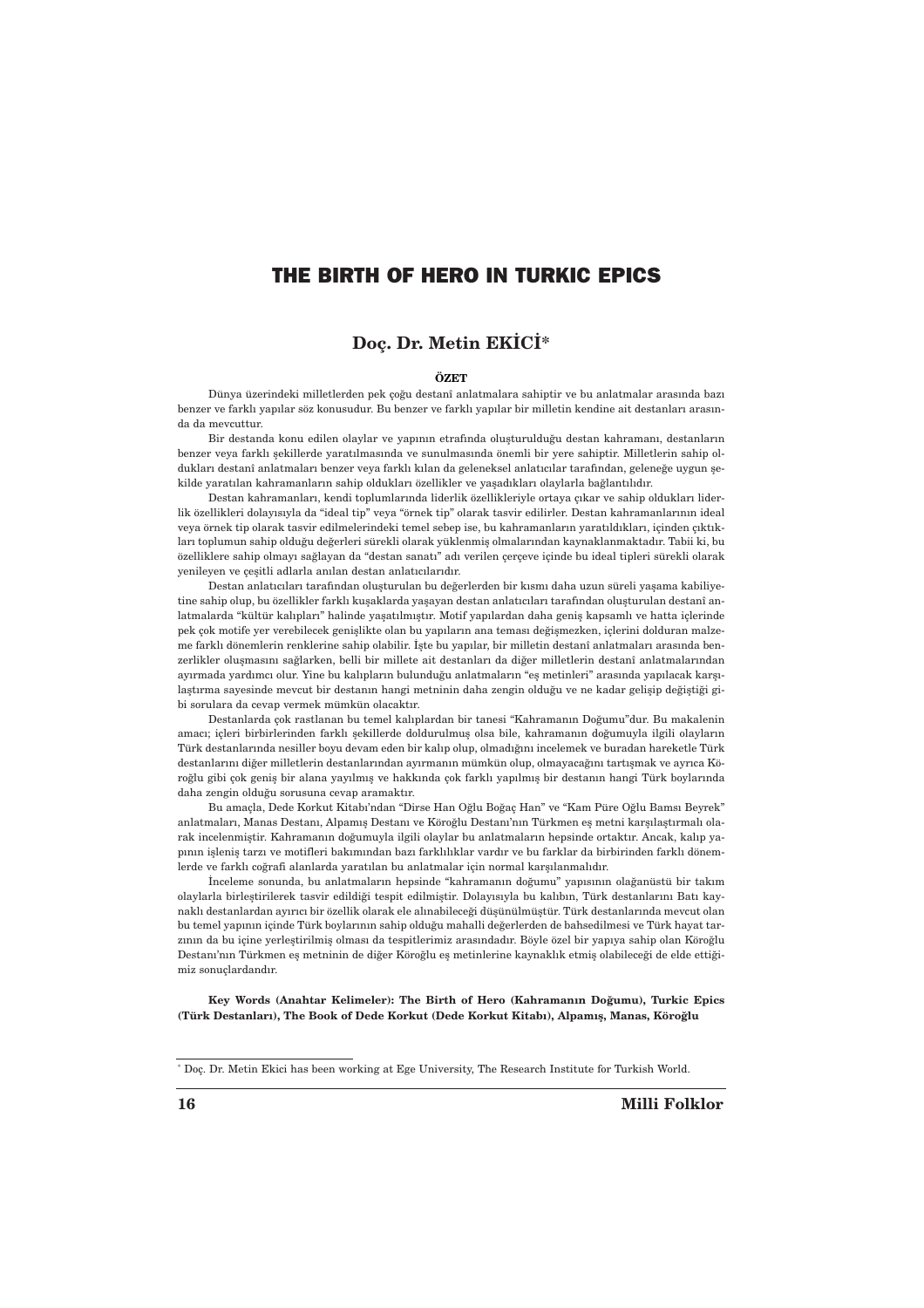### Yıl: 13 Sayı: 49

Although almost all societies in the world have their own epics, those epics have their differences and similarities with regard to their internal structuresheroes, events they refer to- and their external structures-narrators, time and place of narrating; each of those epics is a distinctive narrative.

The events in an epic and the hero who is the person that lives through these events, constitute the backbone of the epic; all other elements are built around the hero and the hero's deeds. Therefore, however similar two heroes might be, they are totally different in the sense that they are shaped and depicted according to the social and cultural dynamics of the society they come from.

Generally, epic heroes appear as leaders, an important figure in their society due to their strong characters, which makes them what is called "ideal types" or "role models." Naturally, the characteristics of being "ideal type" or "role model" has to be such that the "heroes identified as "ideal types" or role models" show consistency and can form ability with the ideal values of the society whose culture they represent. Because the narrators or the creators of an epic knew or had to know what an "ideal type" had to look like in the society from which they came, it could be said that epic creators and narrators gave shape to their epic heroes in accordance with the social and cultural demands of their times. This characteristic evolved as social values of their societies culturally developed and changed.

All this coupled with the achievement of one of the fundamental features of the art epic, that is the integrity of the narrative and form gives the epic teller the opportunity to present the "ideal type" to his audience in accordance with tradition. These "ideal types", or heroes, are presented sometimes as a leader and warrior, some times as a warrior-minstrel and some times as a combination of warrior, minstrel and a trickster person who tries all means to achieve his goal.

The lives of those heroes, which are presented differently in each epic story, may not be told in a manner which covers their lives from their birth until their death. An epic might start with events before the hero's birth and then depict his birth and growing, as well as his subsequent life. The hero might appear first as a young boy and the epic might tell his story afterwards, or an epic story might tell of a hero who is already a mature person who leads his people. In many epics that are told in Europe and that have been transformed into written form, the heroes are incorporated into the epics either as young or mature men. For instance, The Odyssey (see The Odyssey of Homer; 1975 ) is an epic which tells the story of a mature (in the sense of being a grown up) person. Similarly, in the Song of Roland; Roland,(see Song of Roland; 1990) in The Nibelungenlied; Siegfried,(see The Nibelungenlied;1969) and in the epic Beowulf; Beowulf (see Beowulf; 1974) appear as already grown up men.

In this regard Turkic epics differ fundamentally from epics of European origin. Most of the Turkic epics depict events before the hero's birth, that is, they tell of the situation which involves "childlessness" that is followed by a "search for a cure", that is followed by a hero's birth.(see Basgöz; 1976)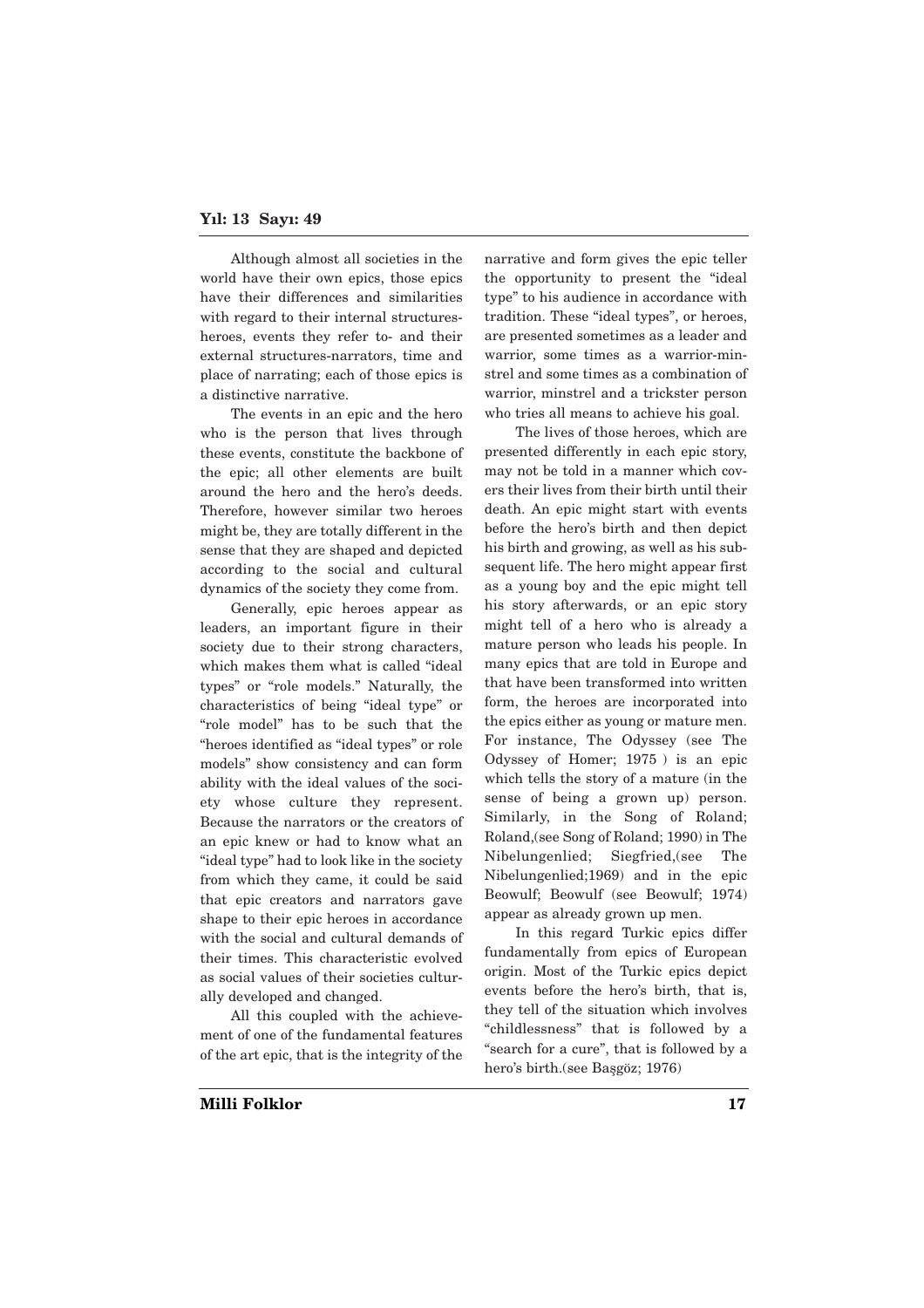With regard to the general structure, episodes that deal with the events up to and including hero's birth constitute an important part of an epic. They might be told at length or might not be very long. It should be kept in mind that the part of an epic that is made up of these episodes is related to the internal structure of an epic and the social structure and the culture from which the epics originates.

That part is related to the internal structure of the epic in various ways. Almost all elements of that part could be said to prepare the ground for the appearance or existence of the hero. Such a preparation involves the reasons for a need for a hero; it explains what kind of person the hero is going to be or should be and the expectations of the family and society. Also, here the readers or audiences have information about people who play an important role in the birth of the hero, as well as the birth of his horse, which is going to be his best friend and most important helper. All this, as clues, signals that the main character will accomplish significant deeds.

The need for a hero has to do with the general values that is, the social institutions of the society from which the epic is flourished as much as it has to do with the internal structure of the epic. Almost all heroes are introduced as kings, leaders, khans, beys and son on of their societies.

A family which is in ruling position needs a male child to ensure the continuity of this position. Culturally, this is related to the fact that in the Turkic societies leadership passed from father to son. Moreover, Turkic traditions reproached, for various reasons, those without children. Although this might be related to Islam, what should also be kept in mind is that in a societal structure based on nomadism and cattle breeding there was need for offspring that would help the family. In such a societal structure a children helped their families, they were seen as kind of "insurance" for the parents in their old age; in the continues struggles of a nomadic society they were to become warriors. For these reasons those who had children, especially son(s) were seen in a superior position as opposed to those without children. Examples for this clearly seen in Turkic epics. Considering the social structure of old times, the importance given to the notion and expectation that the child that is to be born should grow up to be healthy, strong, and a warrior with leadership abilities is self-evident. To this end, both before and after the birth, shamanistic as well as Islamic ritualistic elements are employed by the Turkic families. Importance is also given to raising the child (and an epic's hero) in accordance with the cultural values of the society so that those values could be pressed in the future.

I will try to examine, in the framework of "the birth of the hero" in Turkic epics, how those characteristics are narrated and how the connection between the external and internal structure of the epics is established. For this purpose I will use "The Story of Bo¤aç Han" and "The Story of Bamsi Beyrek of the Gray Horse" epic stories from the book of Dede Korkut (see The Book of Dede Korkut;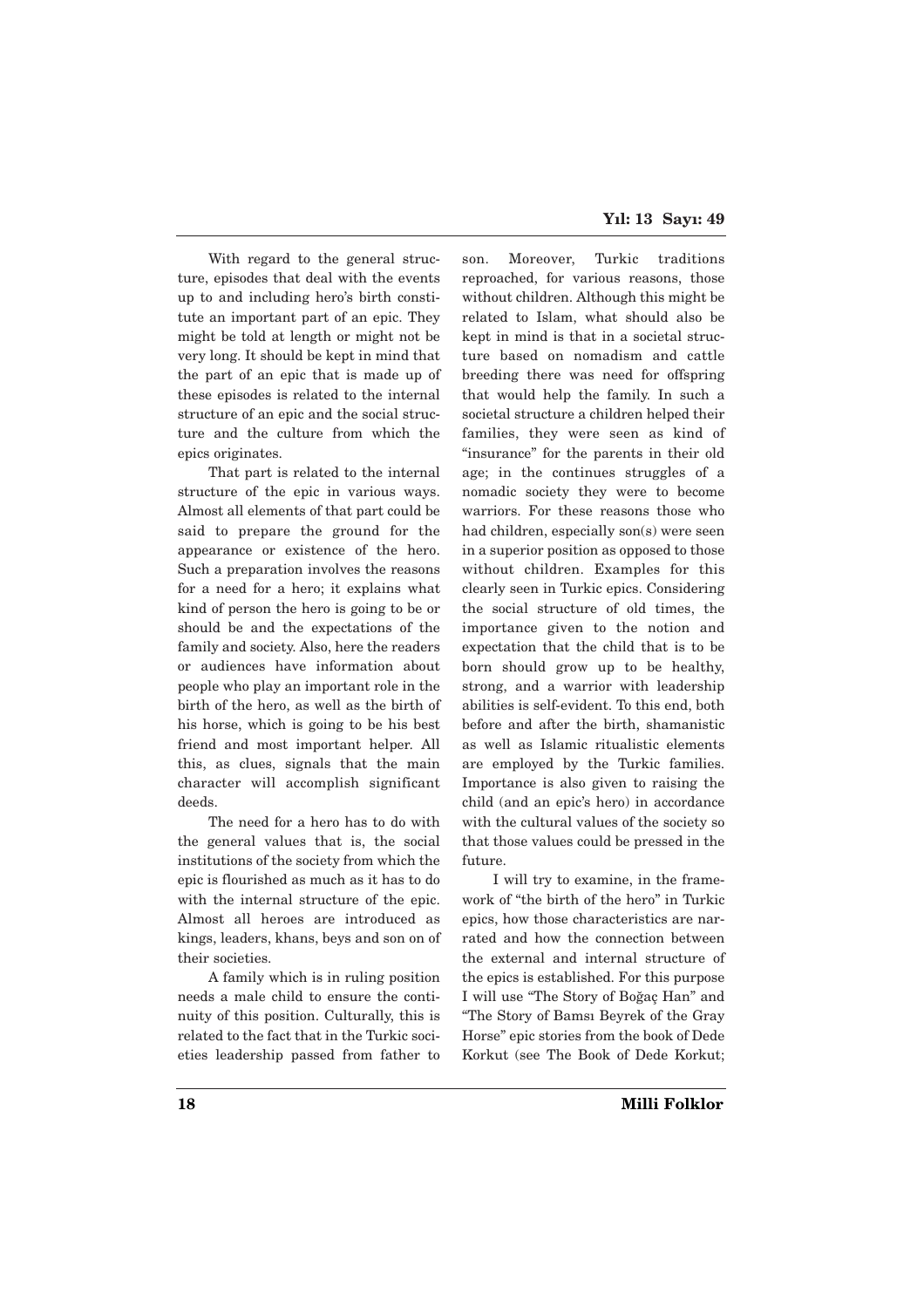### Yıl: 13 Sayı: 49

1974), as well as the epics Manas (see Manas-I:1984), Alpamış (see Alpamış: 1961), and Köroğlu (see Ger-Oglı: 1983). The aim of this article is to determine whether or not, one can speak of general characteristics, as those mentioned above, in Turkic epics and, if there are general characteristics, their causes and their structure in Turkic epics.

# 1. The Story of Boğaç Han, Son of Dirse Han:

This epic story is the first one in the Book of Dede Korkut (The Book of Dede Korkut: 1974; 27-41) and in terms of its general structure it can be divided into two parts. The first part deals with the childlessness of Dirse Han, who is reproached for this, the search for a cure for the childlessness, the birth of a son, and the giving of a name to the boy. The second part deals with another problem, when the father-son relation is spoiled and the father attempts to kill his son; later the situation changes and the son rescues his father from misfortune. The figure of the mother is given considerable place in both parts. I am concerned mostly with the first part of the story; I will take into consideration the second part insofar as it related to subject is under examination.

In this story, the birth of the hero is preceded by a crisis of childlessness, which is narrated as follows: The Han of the Hans Bayındır gives a feast every year, inviting all Oğuz nobles to attend. On one occasion he orders his men to "put anyone who has no sons or daughters in the black tent. Spread black felt beneath him, set before him muttonstew made from the black sheep. If he will eat it, he may, if he will not he can

get up and go. Put him who has a son in the white tent, him who has a daughter in the red tent. But him who has neither, God Most High has humiliated, and we shall humiliate him too; let him mark this well." (The Book of Dede Korkut; 1974: 27)

As it can be seen, having no son or daughter is a reason for humiliation that is expressed with the color black. Even though Dirse Han is one of the Oğuz nobles, he is not regarded highly among the other nobles because he has no children. In the story, the importance of having children is explained in terms of religious understanding, that is Islamic, elements. On the other hand, when one reads the entire book, it becomes clear that the figure in the stories have no strong religious, Islamic, convictions, for they believe in Islam, but still drink forbidden beverages. Therefore, one should look for other reasons for explaining the importance given to having children. The main reason seems to be related to the nomadic or semi-nomadic life style of the Oğuz Turks, who, throughout the book depicted as fighting their enemies. The need they had for manpower explains to a considerable degree the importance given to having children.

In the story, following his humiliation in front of other nobles, Dirse Han goes home and has conversation with his wife about their childlessness. They discuss the question of how to find a cure and, upon his wife's suggestion, Dirse Han decides to give a feast to the hungry and cloth the naked. He proceeds to implement the idea. Those who are helped, fed and clothed pray that Dirse Han and his wife have a child. As a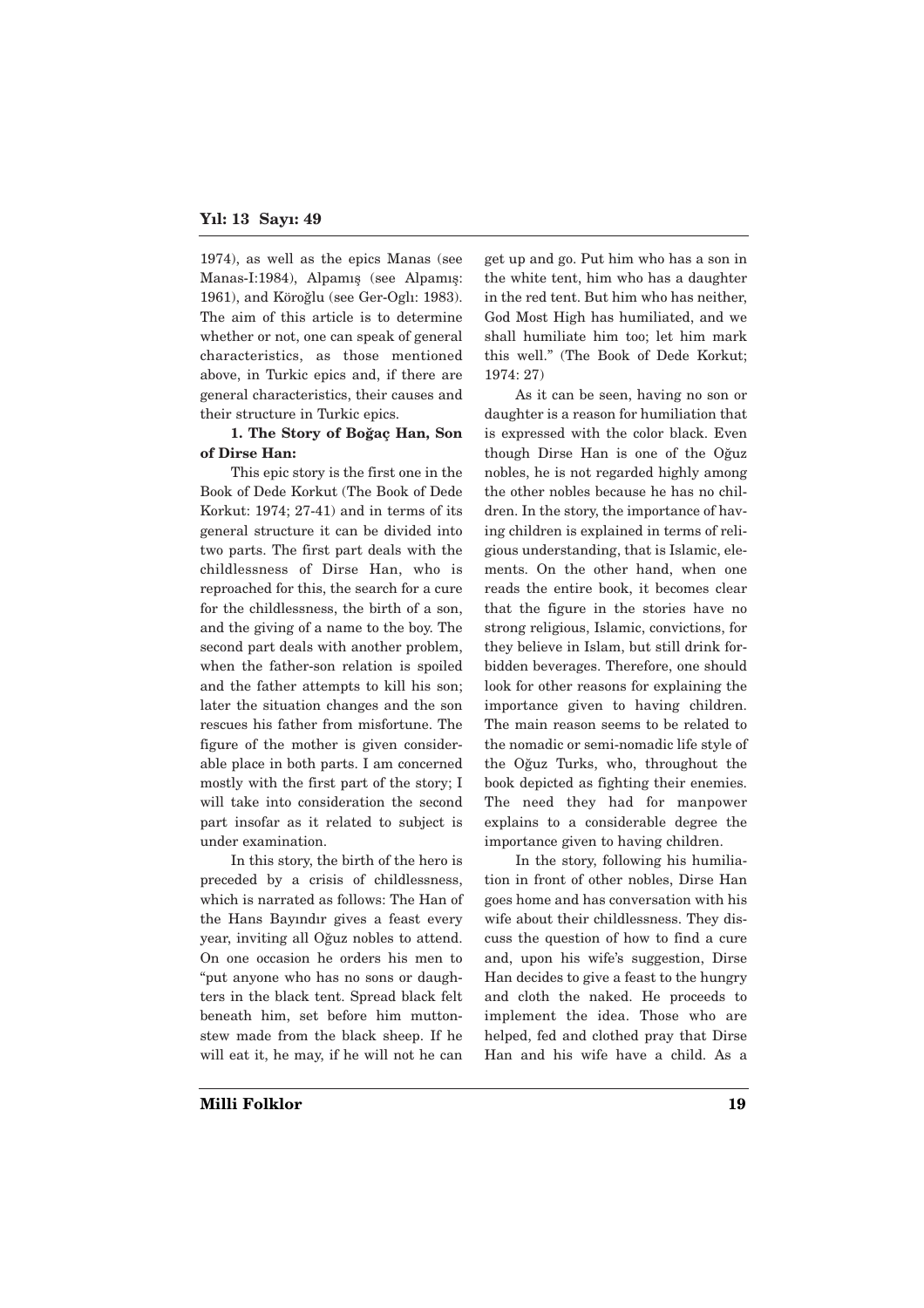result, "with prayerful mouths singing his praise, God Most High granted them a child; his wife became pregnant and some time later she bore him a son." (The Book of Dede Korkut; 1974: 29-30)

Thus the family finds a cure by religious means, that is, by helping the poor and getting their good wishes and prayers. The birth of the hero is permeated with the "ideology" of the book of Dede Korkut. As it is known, the Oğuz-Turkic tribes were converted to Islam in the 9th and 10th centuries. Dede Korkut reflects the daily life and cultural history of those tribes from that era, when Islam was either newly accepted, or still not embraced as their faith at all. This duality is related in the story as well, for a while Dirse Han gives the feast and the poor pray, he also serves them "Kımız", which is fermented mare milk used as drink by Turkic peoples. Thus the story combines element both from Islamic and shamanistic beliefs.

In the story, the birth of the hero is important for various reasons. First, the story needs a hero upon whom it could be built. Second, as an internal element in the story, the society, for religious reasons, pressures the family to have a child, when, actually, as mentioned, the life style of the society requires families to have children. The solution to the childlessness crisis is found by religious means, later in the story this religious element will play an important role in the confrontation between the father and the son, which has also to do with family structures of the society. All the fore-mentioned elements help to create the hero in the story of Boğaç Han; the totality of the existing ethical values shapes the hero's character, as well as the subsequent unfolding of the story.

# 2. The Story of Bamsı Beyrek of the Gray Horse:

The second story subjected to my examination is the story of Bamsı Beyrek from the book of Dede Korkut. This is a colorful story whose various aspects- its subject, hero, structure and so on have been closely examined. It covers the themes of childlessness, the birth of the hero, preparations for his wedding, his capture and imprisonment by enemies of the Oğuz, and his return. From those closely related episodes, I will be concentrate on the parts that deal with the problem of childlessness and the birth of the hero.

In the story of Bamsı Beyrek, the parts related to the birth of the hero are slightly different from those parts of Boğaç Han that deal with the same subject. For the purpose of this article therefore, I will give a brief outline of the developments, starting with the problem of the childlessness and also the presentation of the birth of the hero in the story of Bamsı Beyrek.

The Han of the khans Bayındır gathers all Oğuz nobles. Before he comes and takes his place at the meeting, the noble Oğuz Beys are already seated. Among them is Bay Bure. When he looks to his left and to his right and sees that all other nobles came with their sons, waiting together for Bayındır Han, he starts to cry. The son-in-law of Bayındır Han, Salur Kazan, sees him and asks him why he crying for. Bay Bure replies: "'Lord Kazan, why should I not cry and sob, when I have no share of sons, no portion of brothers? God Most High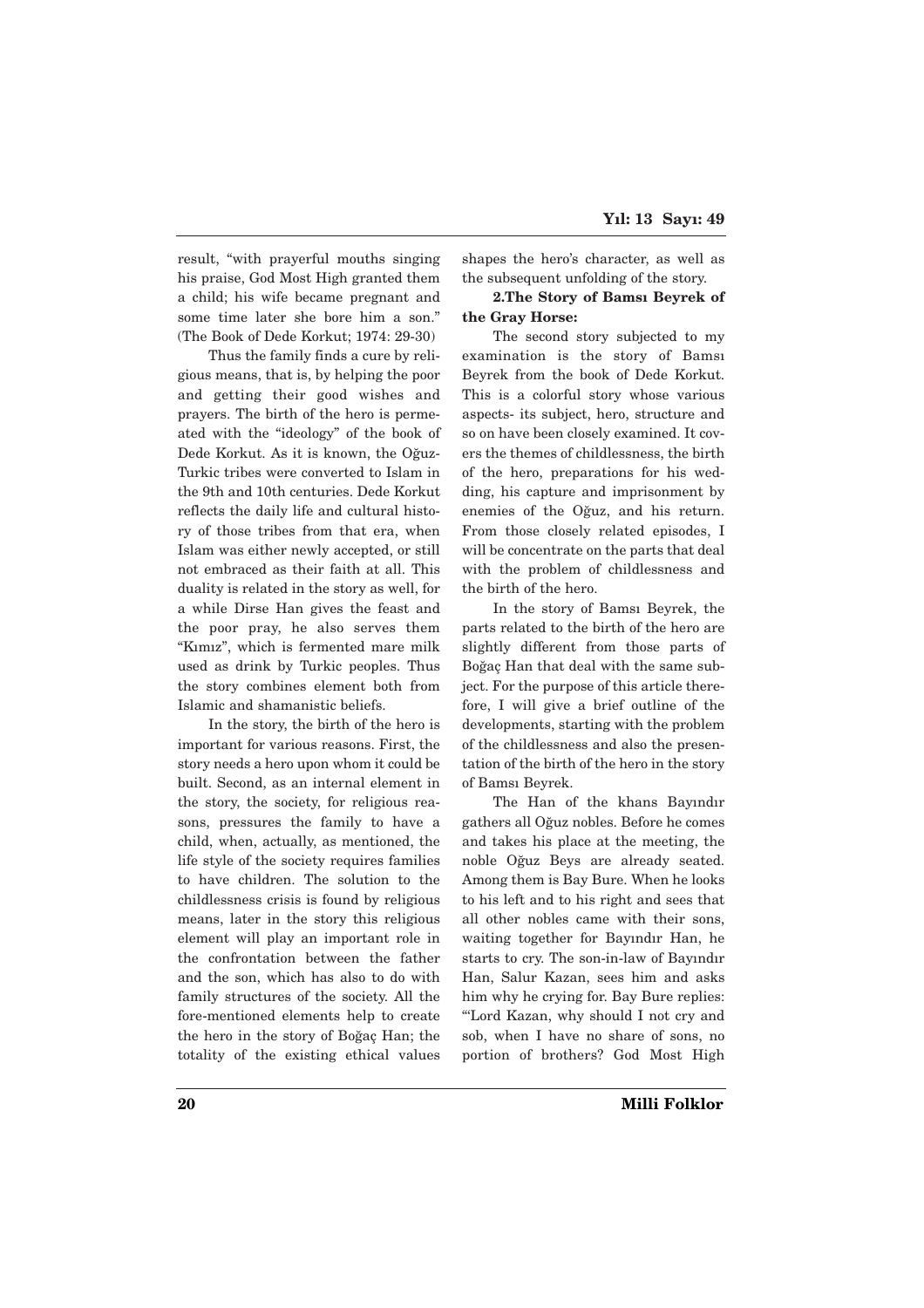humiliated me my lords. I weep for my crown and my throne; a day will come when I shall fall and die and none will be left in my place and my house'. 'Is that what you are concerned about', asked prince Kazan. 'Certainly it is" replied prince Bay Bure. 'If I too had a son who could stand before Bayındır Han and serve him, I could look on and rejoice and be proud and confident.' At these words the nobles of the teeming Oğuz turned their faces heavenward, lifted their hands and prayed: 'May God Most High grant you a son'. In those days the nobles' blessings were blessings and their curses were curses, and their prayers used to be answered." (The Book of Dede Korkut; 1974: 59)

Bay Bican Bey, who sees the nobles praying, ask them to pray for him as well, so that he may have a daughter. The nobles fulfill his wish and pray for him too. Upon this Bay Bican turn to the beys and says: "Nobles, if God Most High gives me a daughter, be your witness that my daughter is to be betrothed in the cradle to the son of Bay Bure. Time passed, and God Most High gave prince Bay Bure a son and Bay Bican a daughter."(The Book of Dede Korkut; 1974:60)

As could be seen from the summary, in this story too there is a "crisis", which is essentially the problem of childlessness. Similar to the story of Boğaç Han, here the anxiety of having no children is not caused by society's approach; rather, the childlessness is seen as a approach by God. Thus, the anxiety caused childlessness has a religious connotation. On the other hand, the problem of childlessness is approached from the point of view of family's need and social structure. As Bay Bure explains, what makes him cry is the prospect of not having a heir who would take his place after he dies. His grief is also directly related to society's need for male children, which was already mentioned. This is reflected in Bay Bure's desire to have by his side his son (who would also serve Han of the khans) at the court of Bayındır.

In terms of searching for a cure to childlessness, the story of Bamsı Beyrek differs from that of Boğac Han; here there is a different practice. While Dirse Han had his wish fulfilled by the prayers of the poor he fed and clothed, in Bamsı Beyrek the wish is fulfilled as a result of God's acceptance of the prayers of the Oğuz nobles, whose "prayers were prayers and curses were curses". This reflects the respect nobles had among the O¤uz; this respect was due to their successes at wars, as well as their acceptance as semi-religious personalities. Being presented as such in the story might very well have to do with the ideological concern of preserving the respect shown to them.

Thus, these epic stories from the book of Dede Korkut relate the birth of their respective heroes to the social structure and lifestyle, emphasizing the importance given by society to male children. This importance is reinforced by religious elements as well.

# 3. Manas:

This epic too deals extensively with the "crisis" of childlessness, the parents' search for a cure, and, ultimately the birth of the hero, Manas. I will concern myself with the parts related to my subject, omitting the lengthy episodes dealing with the adventures of Manas, his son Semetey and his grandson Seytek.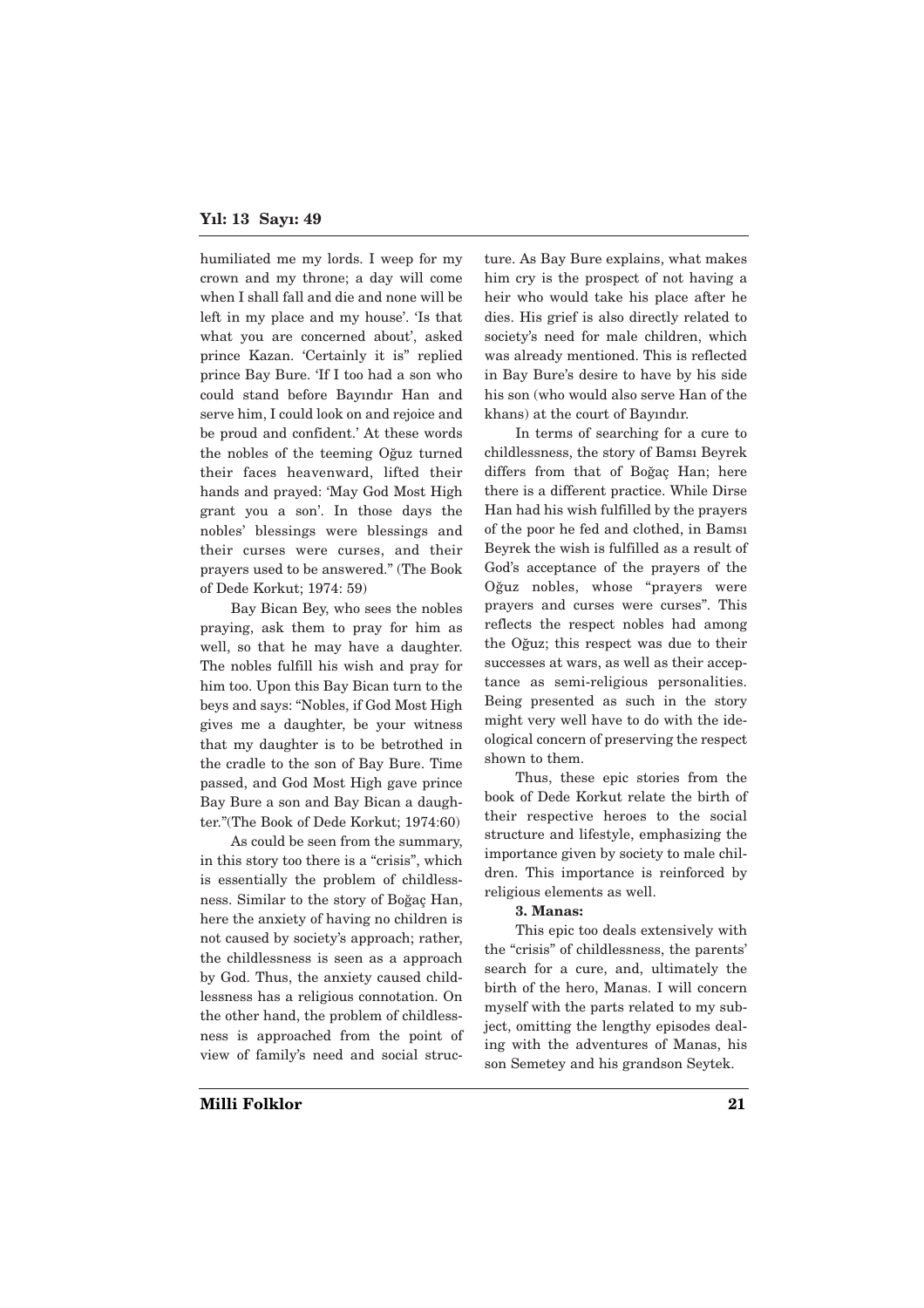The epic Manas starts with the anxiety felt by the parent of the hero for not having a child. Jakıp Han is rich person of about 50 years of age with two wives, Beybise Civirdu and Bakdovlet, but no children. He is in grief because has no children. To solve the problem, he visits "Mazar" "The Holy Tomb", where he prays to God to give him a son. One day the older wife, Beybişe seen an old man, "Ak-sakkal" who gives an apple to her and she becomes pregnant in her dream. At the very same time Jakip too sees a dream, where a bird covered with a gold and silver appears. The husband and wife tells their dreams to each other and Beybise suggest to give feast. Jakıp accepts this and makes preparations and call everybody for the feast where he tells his dream. A man by the name of Bayjigit interprets the dreams of Jakıp and his wife and says that soon they will have a son who is going to be very strong and brave; a son who will continue the bloodline. (Manas-I; 1984: 13-33)

Two years after Beybise Civirdu sees herself pregnant in her dream, she actually becomes pregnant. In the third month of her pregnancy she desires to eat a tiger's heart, which is provided by a hunter. In the ninth month of her pregnancy Jakıp sacrifices a white horse. When Civirdu is about to give birth, Jakıp leaves the house and goes away, telling that he should be informed if has a son, but not if he has a daughter.

He goes to the mountains, where he sees a horse giving birth to a colt; he takes the colt and gives it the name Kambarboz. This colt going to be Manas' beloved horse, which will never leave his master alone and helps him very much.

Çıyırdu's labor pains last for eight days and ultimately, with the help of twelve women, she gives birth to a boy with blood in the hollow of his hand. The strength of his hand is that of a 30 years old man, and his weight is that of a 15 years old boy. The first time he is breast fed he sucks all of his mother's milk and eats three bulls for a meal. A dispatched to Jakıp, who is informed about the birth of a son and his characteristics. (Manas-I; 1984: 33-48)

As seen, the parts related to the birth of the hero are and those related to his very early childhood are told together. The grief felt by the parents in the mentioned stories of Dede Korkut is felt by Jak›p too, for he also wants a son who could continue the bloodline of the family and prays to God to grant him a son. Elements such as having a dream, visiting holy places, and giving a feast reflect the Turkic culture. All those elements, which could constitute separate subjects for examinations, are related to the shamanistic as well as Islamic beliefs of the Turkic speaking people. Visiting holy places and tombs of persons considered to be holy is a tradition that still exists; people still seek answers to their problems by visiting such places. Giving a feast and animals sacrificed for it also have to do with ancient belief systems of the Turkic people, they too exist today as part of Turkic traditions and religion. Though the Kirgiz people could not be said to eat horse meat today, they continue to drink "kımız", which is also seen in the book of Dede Korkut. This also reflects the importance given to horses in the Central Asian Turkic societies of the past, where horses were used for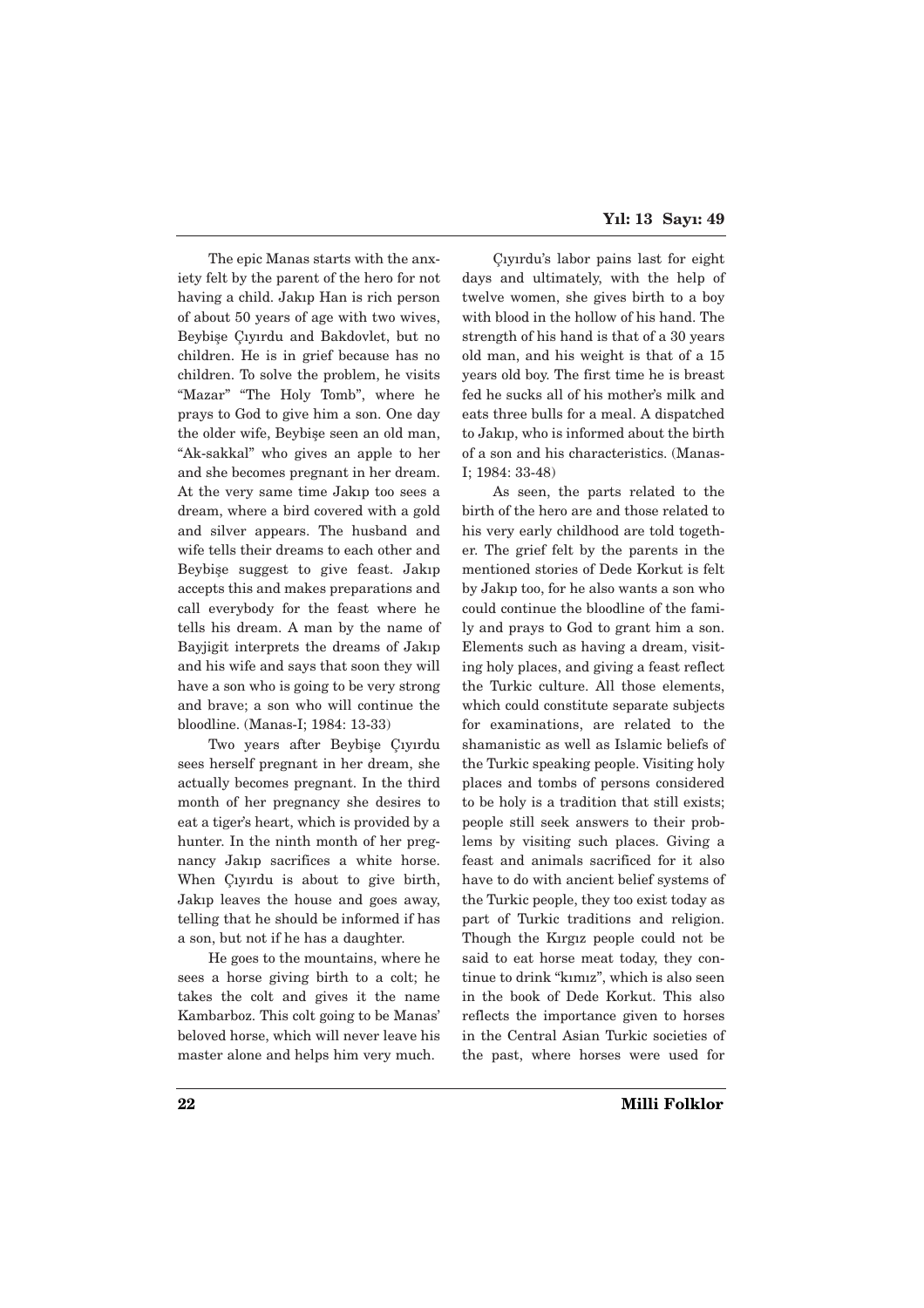transportation and as sources of milk and meat, and where people and horses lived interdependent life. This is still seen partly in Central Asian Turkic people's daily life.

As for the dreams, they should be approached from two different points: religious (their shamanistic and Islamic features), and psychological. Before Islam, Turkic belief system was shamanism, which found reflections in dreams. Those who were to become shamans first saw dreams, which was followed by their becoming sick and ultimately a shaman. As a natural consequence of this, dreams found a place in the epics. On the other hand, dreams have an important place in Islamic belief as well. That is why Turkic culture continued to contain narrative and events related to dreams, which were expressed in stories and epics and used as means to obtain information about future developments. As for the psychological side of the matter, it should not be wrong to say people saw dreams, interpreted them and acted on them.

Folklore and anthropological studies have found that what a woman eats during her pregnancy affects the child physically and mentally and that this feature could be seen in different folkloric applications in the folklore of the world. Thus in Manas there is a connection between the mother's eating of a tiger's heart and Manas' being a strong person.

In general, the first part of the epic of Manas, which includes the birth of the hero is permeated with motifs and is highly traditional. Therefore it is possible to say that the epic reflects, to a considerable degree, the culture and folklore of the society in which it originated.

Characteristics that will be displayed by the hero in the future are referred to when his birth is told; it is pointed that everything about the boy will be extraordinary. It is signaled that he is going to be an epic hero. The birth of the hero's horse is told simultaneously with that of the hero, which shows that just as in the real life, here too the importance of the relationship between man and horse is emphasized.

## 4. Alpamis:

Alpamis starts from an account of the wealth Bay Böri, the hero's father and continues with the childlessness of this wealthy Kazak Bay. In addition to being childless, Bay Böri has no relatives except for a distant one named Kultay who is working for Bay Böri.. Bay Böri, who is about 80 years of age, grieves because he has no children; to have a son he turns to the direction of Mecca and prays to God. He attributes his wish to have a son to his desire to prevent somebody else from taking his place and inheriting his wealth. One day Kultay becomes father of a son who is adopted by Bay Böri. Yet as the boy grows, he starts insulting and tormenting Bay Böri and His wife Beybişe.

One day Bay Böri and his wife make preparations and go to visit the tombs of some saints. They visit all tombs and pray; they also give the treasures they brought with them to the poor. For ninety days there is no sign telling them that they will have children. Then, after they pray and go to bed, a saint by the name of Sasti Aziz comes and wakes them up, telling them that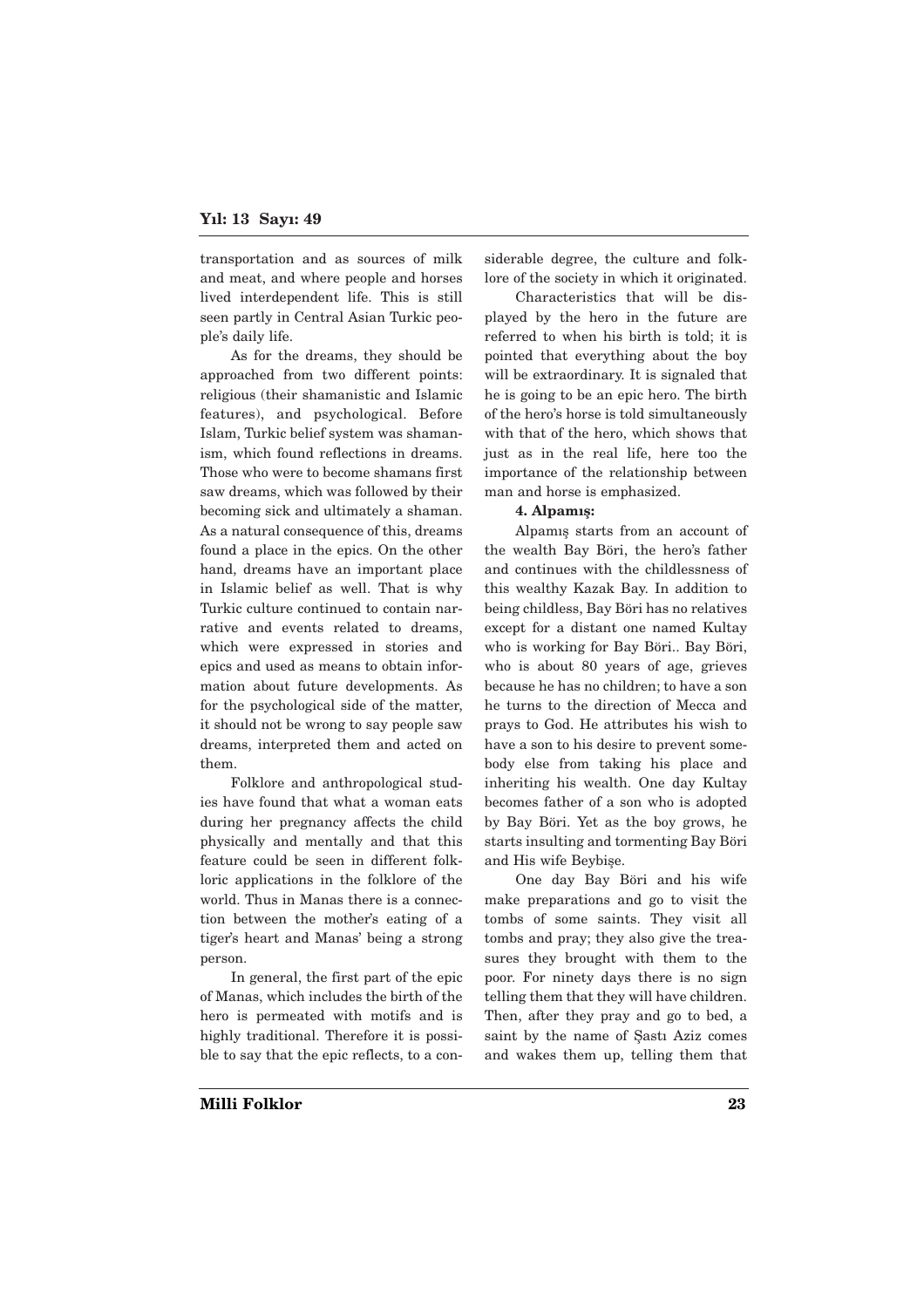their charities and prayers have been accepted and that they are going to have a son with the name Alpamış, and a daughter with the name Karlıgas. In the morning they return to their home, filled with joy. (Alpamış Batır;1961:7-15)

Their joy is increased when, some time latter, Beybise becomes pregnant. During her pregnancy she sees a tiger, who dies because of some injuries. She takes the liver of the tiger and eats it. When the time comes, she gives birth to a son. Bay Böri gives a feast and feeds all, and gives the boy the name Alpamış. Three years after they are given a daughter, whom Bay Böri names Karlıgaş. It should be also mentioned that Bay Böri and his brother Bay Sari have an agreement, according to which their children, if one of them has a son and the other a daughter, will marry each other. (By the time Alpamış was born, Sari bay has a daughter, who is given the name Gülbarşın. (Alpamış Batır:1961:15-20)

Alpamis is similar to the epic Manas in the sense that in both of them there are wealthy families that are tormented because they do not have children. As is the case in Manas, the father figure in Alpamis is in grief and prays to God to give him a son so that he could have somebody who would inherit his property and take his place.

Another similar feature with the Manas is the visiting of holy places, praying, and helping the poor, all which is rewarded by the news brought by a saint, who tells the parents that they are going to have children. This parts of those epics contain religious and cultural elements incorporated into them.

Eating a tiger's liver is another similar event that brings Alpamış close to Manas. Although in Alpamış the tiger's liver is not presented as the reason for the hero's being a strong man in the future, the similarity is self-evident. That the boy will grow up to be a great warrior who will lead his tribe in victorious battles is heralded by the saint who brings the news that a son will be born. On the other hand Alpamıs the hero has a sister, which is one of the features that puts Alpamış closer to Dede Korkut.

One characteristic that makes parts related to the hero's birth in Alpamıs similar to the same part in the story of Bamsı Beyrek is that before his birth the hero is betrothed to the daughter of his uncle or a friend of the father. Another characteristic present in both epics is that both parents are willing to have a child who will take their place and keep their bloodline.

What is seen again in the epic Alpamis is that the birth of the hero is related to the social and cultural structure, which is dependent on children especially boys, who could inherit their families' properties, continue the bloodline, supply manpower so defend the family and the society and serve as leader. Patriarchal family structure needed male children to continue the family and the society.

## 5. Köro¤lu:

This particular epic has a number of versions, which are divided into two groups- the Western and the Eastern. Whether or not a particular version includes parts dealing with the birth of the hero depends on whether that version belongs to the Western or the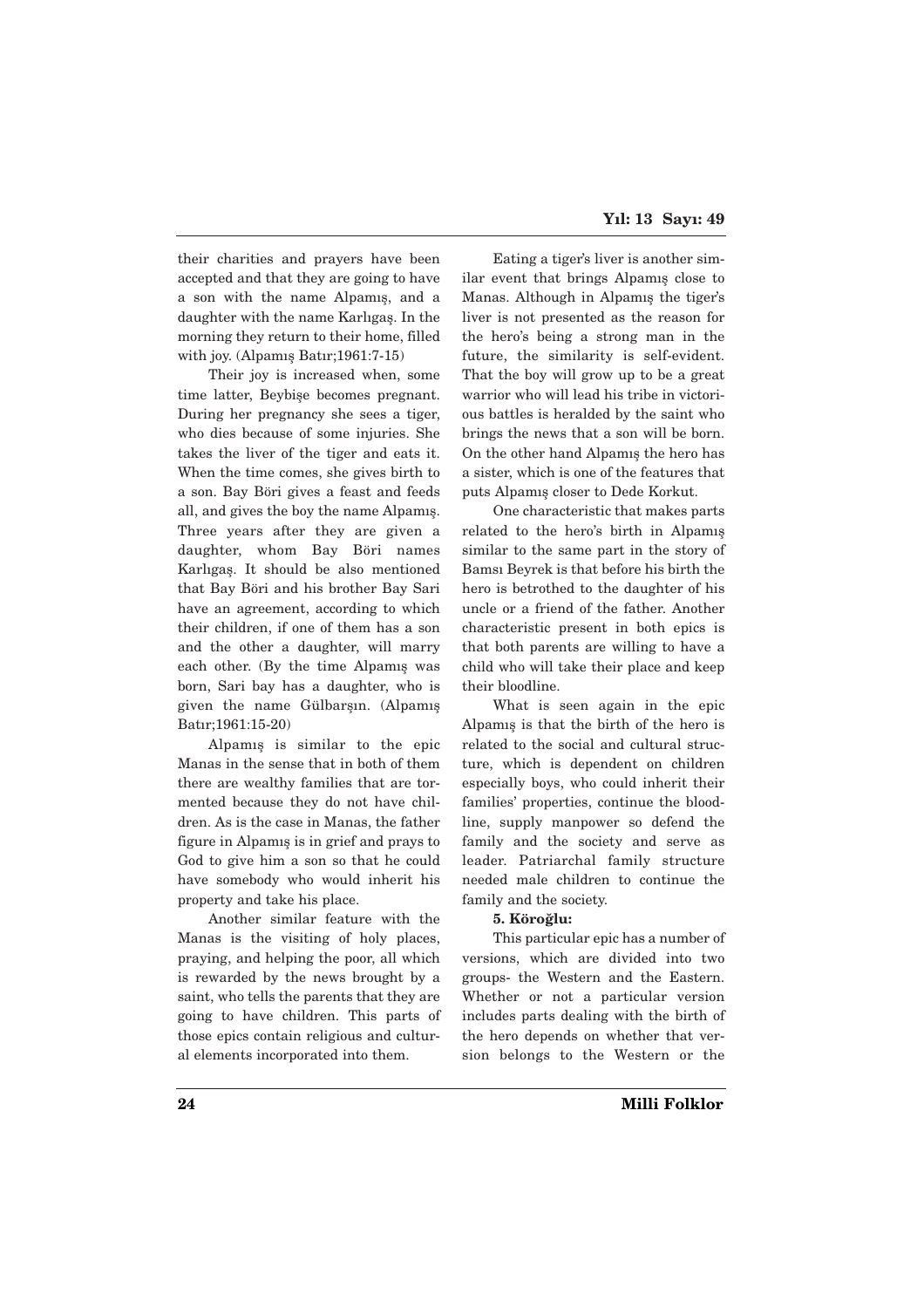### Yıl: 13 Sayı: 49

Eastern group. In the former this part does not exist, while in the latter they have supernatural character. Therefore, my purpose I will take one of the Eastern versions, namely, the Turkmen one.

Like the epic Manas, the Turkmen version of Köro¤lu constitutes a circle made up of number of episodes. The first episode deals with the introduction of the father and the uncle of the hero, as well as his birth; the other episodes are an account of the hero's battles. The summary of the first episode of Köroğlu, entitled "the Appearance of Köroğlu", is as follows: The epic starts with the introduction of the family. Köroğlu's grandfather, Cıgalı Bek, lives in Çardaklı Çendibil together with his three sons-Gencim Bek, Mümin Bek and Adı Bek. The oldest one, Gencim gets married and leaves his father's home; Mümin Bek is not so bright, so nobody wants to marry him. Thus the youngest, Adı Bek, becomes the ruler of Çendibil. One day, while hunting, he comes across a group of foreigners who are taking a bride to a man by the name of Reyhan Arap. Adı Bek attacks them and takes the girl, while the group flees, and Ad<sub>1</sub> Bek marries her to his older brother Mümin Bek. Soon afterwards Adı Bek too gets married, yet his wife dies while pregnant. He also passes away, ultimately leaving Cıgalı Bek with no grandsons. Cıgalı Bek is deeply saddened by this. One day Hızır (an Islamic holy figure) appears in Cıgalı Bek's dream, telling him to go the grave of his daughter-in-law (Adı Bek's wife) and see the "miracle of God". Upon waking up he goes to the grave and finds a baby boy laying on the body of his daughter-in-law. Cigali takes the boy

home. There Hizir comes again and gives the boy the name Ravsan. (Ger-Ogli;1983: 34-36)

As could be seen the birth of Köro¤lu is presented as a supernatural event. In this epic too the problem of childlessness is presented but it is presented in a manner different from the narratives already examined: In this epic a grandfather who is tormented because he has no grandson, not a father who has no sons. However, the grief is caused by the same reason: not having somebody who would ensure the continuity of the bloodline.

What is different in the epic Köro¤lu is that the hero's parents are dead and that he is born in a supernatural way by his dead mother at her grave. This gives the epic a unique character. On the other hand the familiar feature of religious themes is embodied in Hizir, who herald the birth of the hero.

Being born at a grave will play a role in giving the hero a name; it also the first sign that the boy will accomplish great deeds. His supernatural birth gives the hero a supernatural character, thus underlying his leadership abilities from the beginning of the epic.

This examination of the above mentioned five epics of Turkic origin leads me to make the following conclusions:

In general, the epics of Turkic origin contain, within their chain of events, parts dealing with the birth of the hero. Though the presentation of these parts varies, there are similar structures and events between them.

The parts related to the birth of the hero conform to the peculiarities of each epic but in terms of causes, evolution and results they display similarities.